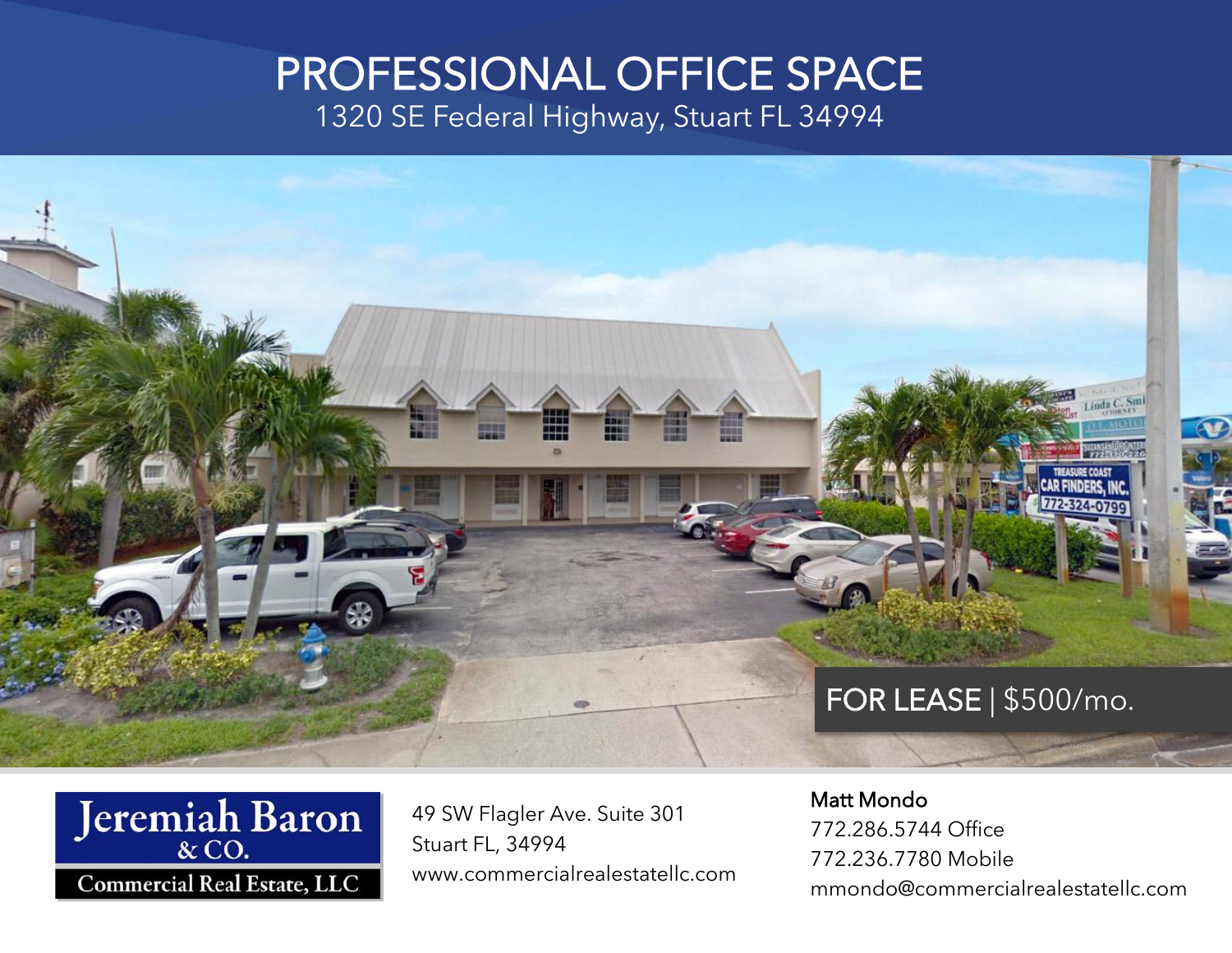## PROPERTY OVERVIEW

- Excellent leasing opportunity in the desirable business district of Stuart.
- Site has had major improvements done including but not limited to: new roof, HVAC, tile and carpet, parking lot, and landscaping. Other features include a highly visible pylon sign.
- \*Rental rate does not reflect \$50 utilities fee and sales tax\*
- Close proximity to Downtown Stuart and located just off the high traffic area of SE Federal Highway.



| <b>LEASE RATE</b>        | \$500/mo.*                  |
|--------------------------|-----------------------------|
| <b>SPACE AVAILABLE</b>   |                             |
| <b>UNIT 205</b>          | $+/- 285$ SF                |
| <b>BUILDING SIZE</b>     | 10,741 SF                   |
| <b>BUILDING TYPE</b>     | Office                      |
| <b>ACREAGE</b>           | 0.61 AC                     |
| <b>FRONTAGE</b>          | 95.3'                       |
| <b>TRAFFIC COUNT</b>     | 36,500 ADT                  |
| <b>YEAR BUILT</b>        | 1986                        |
| <b>CONSTRUCTION TYPE</b> | Masonry                     |
| <b>PARKING SPACE</b>     | $30+$                       |
| <b>ZONING</b>            | <b>B-2 Business General</b> |
| <b>LAND USE</b>          | Commercial                  |
| <b>PARCEL ID</b>         | 09-38-41-000-000-00104-0    |

NO WARRANTY OR REPRESENTATION, EXPRESS OR IMPLIED, IS MADE AS TO THE ACCURACY OF THE INFORMATION CONTAINED HEREIN, AND THE SAME IS SUBMITTED SUBJECT TO ERRORS, OMISSIONS, CHANGE OF PRICE, RENTAL OR OTHER CONDITIONS, PRIOR SALE, LEASE OR FINANCING, OR WITHDRAWAL WITHOUT NOTICE, AND OF ANY SPECIAL LISTING CONDITIONS IMPOSED BY OUR PRINCIPALS NO WARRANTIES OR REPRESENTATIONS ARE MADE AS TO THE CONDITION OF THE PROPERTY OR ANY HAZARDS CONTAINED THEREIN ARE ANY TO BE IMPLIED.



49 SW Flagler Ave. Suite 301 Stuart FL, 34994 www.commercialrealestatellc.com Matt Mondo 772.286.5744 Office 772.236.7780 Mobile mmondo@commercialrealestatellc.com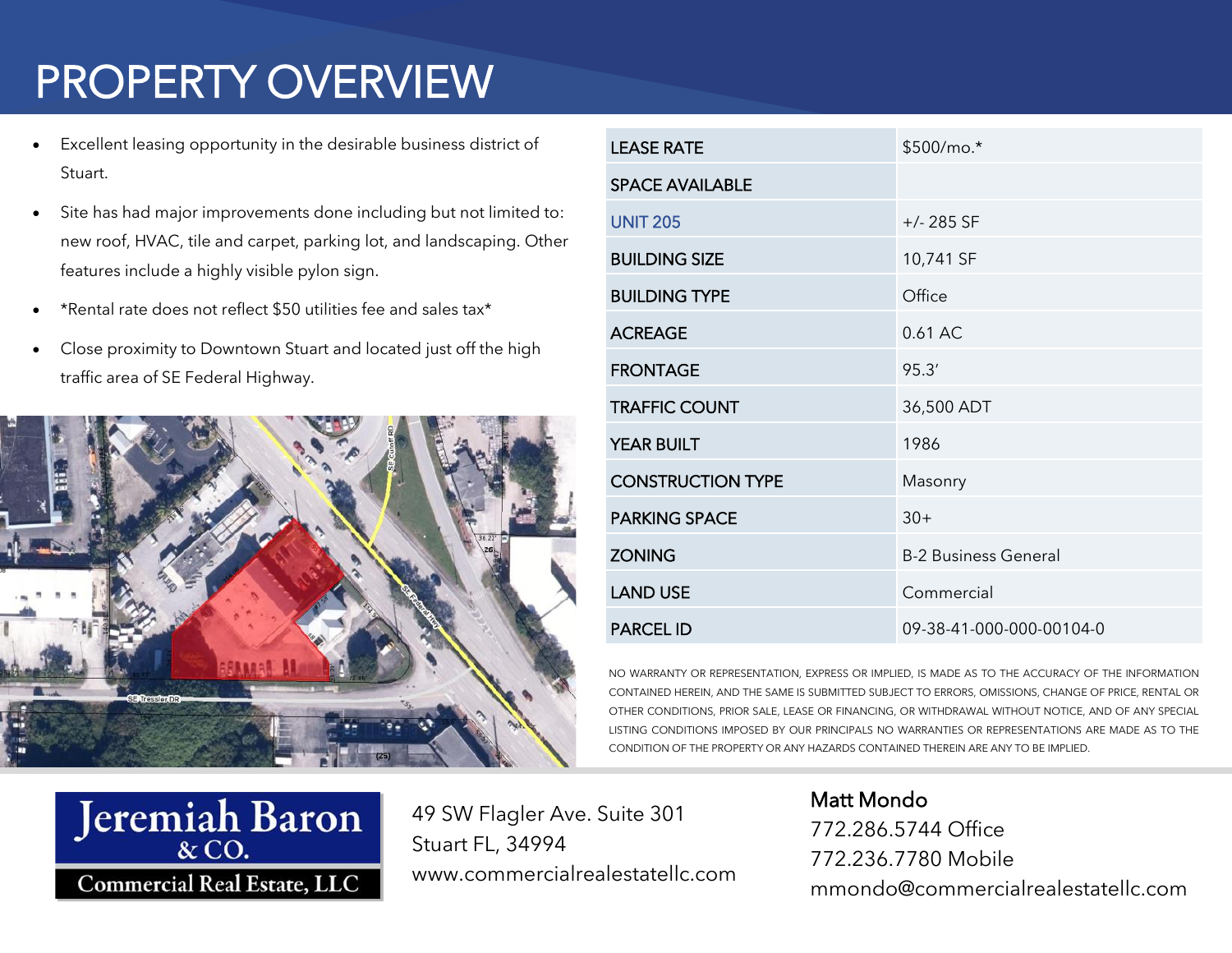### **DEMOGRAPHICS**

| 2021 Population Estimate |         | 2021 Average Household Income |          | Average Age |       |
|--------------------------|---------|-------------------------------|----------|-------------|-------|
| 1 Mile                   | 8,399   | 1 Mile                        | \$74,880 | l Mile      | 46.30 |
| 3 Mile                   | 50,968  | 3 Mile                        | \$91,248 | 3 Mile      | 46.70 |
| 5 Mile                   | 102,628 | 5 Mile                        | \$95,591 | 5 Mile      | 47.50 |

| 2026 Population Projection |         | 2021 Median Household Income |          | Median Age |       |
|----------------------------|---------|------------------------------|----------|------------|-------|
| 1 Mile                     | 8,485   | 1 Mile                       | \$62,176 | 1 Mile     | 49.20 |
| 3 Mile                     | 51,924  | 3 Mile                       | \$69,757 | 3 Mile     | 50.10 |
| 5 Mile                     | 105,143 | 5 Mile                       | \$73,350 | 5 Mile     | 51.80 |
|                            |         |                              |          |            |       |



49 SW Flagler Ave. Suite 301 Stuart FL, 34994 www.commercialrealestatellc.com Matt Mondo 772.286.5744 Office 772.236.7780 Mobile mmondo@commercialrealestatellc.com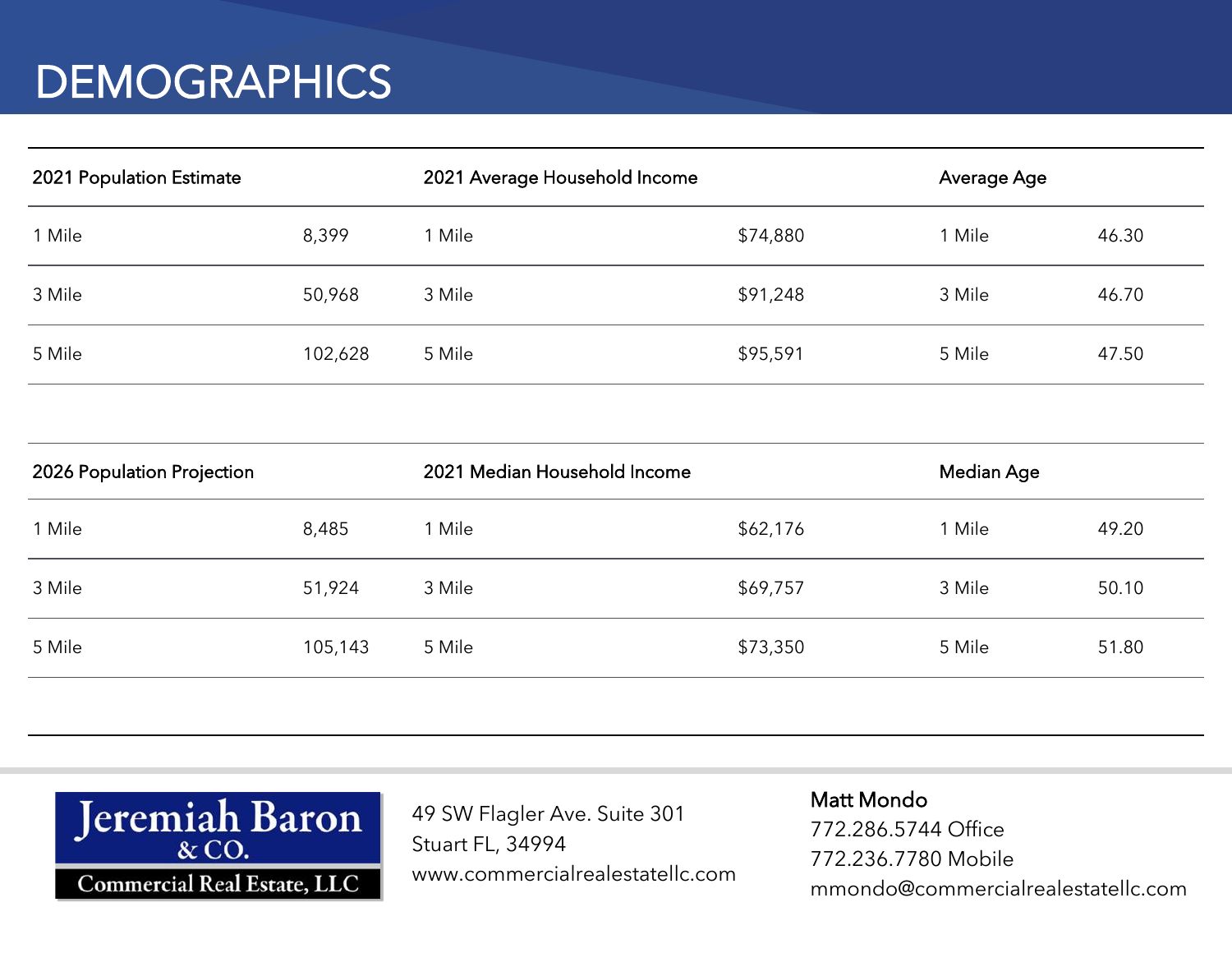## ZONING INFORMATION

| <b>Business and PUD Districts Uses</b>                                                                                                             | $B-2$ |
|----------------------------------------------------------------------------------------------------------------------------------------------------|-------|
| Adult businesses (refer to supplemental standards in section 2.06.11)                                                                              | CU    |
| Adult day care centers                                                                                                                             | P     |
| Automatic amusement center and game room                                                                                                           | P     |
| Automobile repair services, major and minor (refer to supplemental standards<br>in section 2.06.06)                                                | Ρ     |
| Automobile sales provided all repair and service shall be done within an<br>enclosed building (refer to supplemental standards in section 2.06.06) | Ρ     |
| Bakery, retail and/or wholesale warehouses                                                                                                         | P     |
| Banks/financial institutions                                                                                                                       | P     |
| Barbershop, beauty salons, specialty salons                                                                                                        | P     |
| <b>Bars</b>                                                                                                                                        | P     |
| Boat sales and service (refer to supplemental standards in section 2.06.06)                                                                        | P     |
| Boat storage, dry                                                                                                                                  | P     |
| Bowling alleys                                                                                                                                     | P     |
| Bus and train (passenger) station/terminals                                                                                                        | P     |
| Car wash                                                                                                                                           | P     |
| Catering shops                                                                                                                                     | P     |
| Cemeteries                                                                                                                                         | P     |
| Child care center (refer to supplemental standards in section 2.06.05)                                                                             | P     |
| Clubs, lodges, and fraternal organizations                                                                                                         | Ρ     |
| Community garden (refer to supplemental standards in section 2.06.08)                                                                              | P     |
| Craft distillery                                                                                                                                   | P     |
| Crematoriums                                                                                                                                       | CU    |
| Dry boat storage                                                                                                                                   | P     |
| Drycleaning establishment                                                                                                                          | P     |

| Family day care home in a residence                                          | P  | Place of public assembly                   | P |
|------------------------------------------------------------------------------|----|--------------------------------------------|---|
| Funeral homes                                                                | P  | Pool hall/billiard parlor                  | P |
| Funeral homes with crematorium                                               | CU | Public facilities and services             | P |
| Gasoline or other motor fuel stations<br>(refer to supplemental standards in |    | Public parks                               | P |
|                                                                              | Ρ  | Public utilities <sup>1</sup>              | P |
| Golf driving range (not accessory to golf                                    | P  | Radio and/or television broadcast stations | P |
| Golf course, miniature                                                       | P  | Religious institutions                     | P |
| Health club                                                                  | P  |                                            |   |
| Health spas                                                                  | P  | Repair services                            | P |
| Hotels, motels                                                               | P  | Residential units combined with non-       | P |
| Kennels                                                                      | P  | residential uses                           |   |
| Laundry establishments (self service)                                        | P  | Restaurants, convenience and general       | P |
| Libraries                                                                    |    |                                            |   |
| Massage therapy establishments                                               | P  | Restaurants, limited                       |   |
| Microbrewery                                                                 | P  | Retail, bulk merchandise                   | P |
| Multi-family dwelling units                                                  |    |                                            |   |
| Museums                                                                      | P  | Retail, department store                   | P |
| Newspaper or publishing plant                                                |    | Retail, furniture stores                   | P |
| Office, business or professional                                             | P  |                                            |   |
| Office, low intensity medical                                                | P  | Retail, intensive sales and service        | P |
| Office, medical                                                              | P  | Retail, non-intensive sales and service    | P |
| Office, veterinary                                                           | P  |                                            |   |



49 SW Flagler Ave. Suite 301 Stuart FL, 34994 www.commercialrealestatellc.com

#### Matt Mondo

772.286.5744 Office 772.236.7780 Mobile mmondo@commercialrealestatellc.com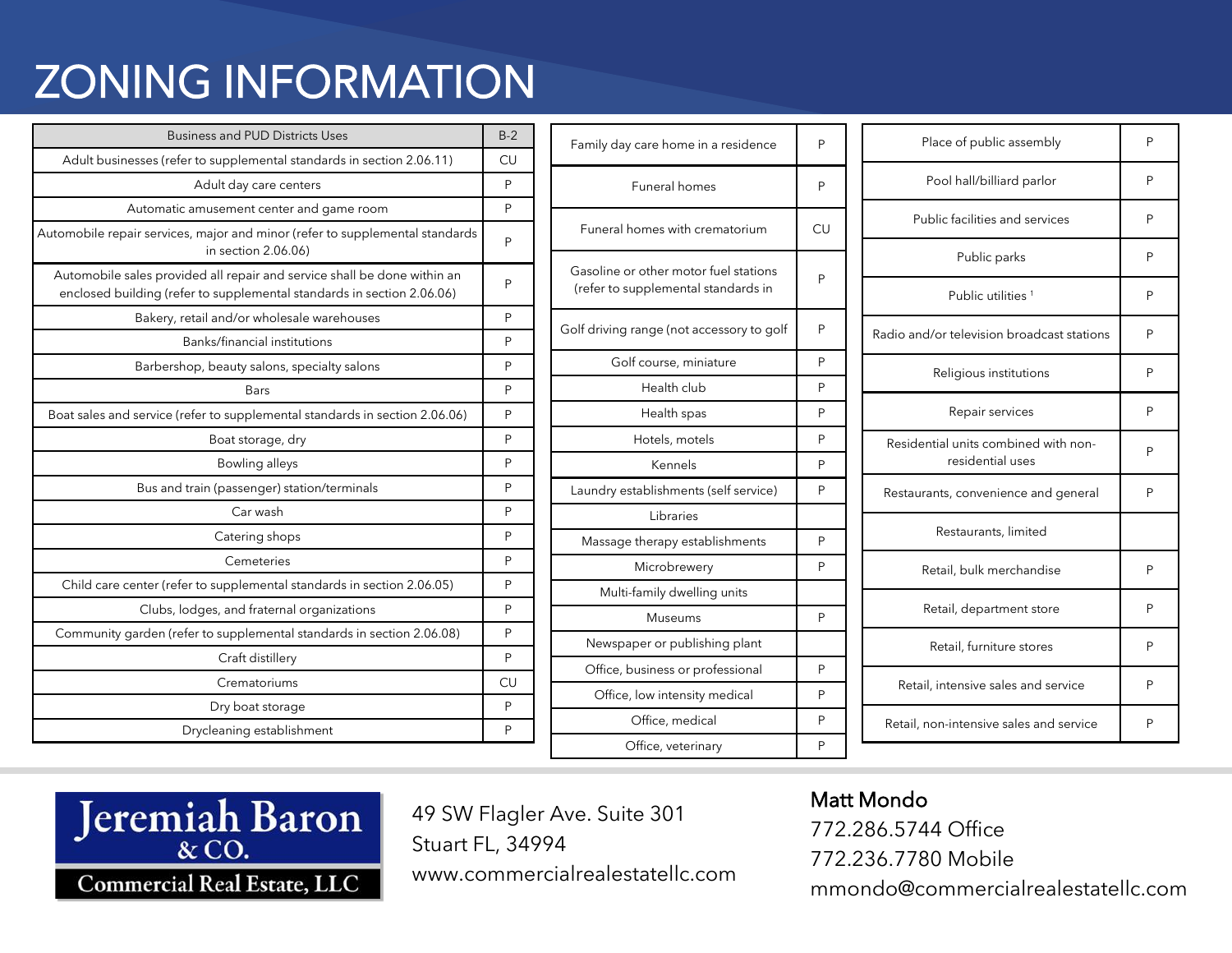## FLOOR SKETCH

|03||04||05||06|

 $|07| |08| |09|$ 





49 SW Flagler Ave. Suite 301 Stuart FL, 34994 www.commercialrealestatellc.com

#### Matt Mondo

772.286.5744 Office 772.236.7780 Mobile mmondo@commercialrealestatellc.com